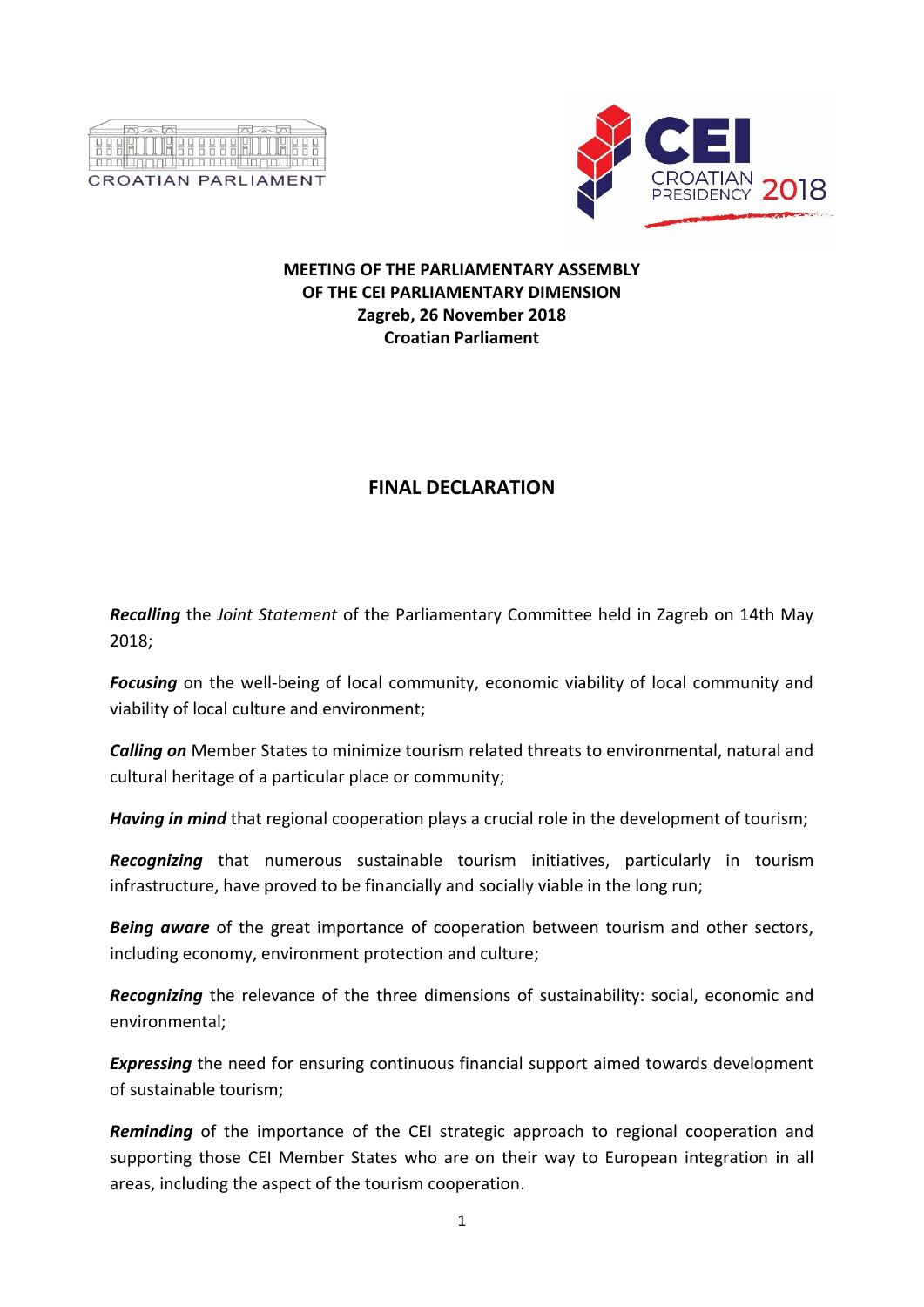## *We, the participants of the Central European Initiative – Parliamentary Dimension, Parliamentary Assembly held in Zagreb on 26th November 2018*

*Encourage* the CEI Member States and their public and private sectors to actively engage in developing tourism and supporting local communities in order to advance sustainable, inclusive, accessible, responsible and high-quality tourism;

*Invite* national parliaments and governments to endeavor in even distribution of tourism benefits through all relevant sectors and throughout all calendar year;

*Appeal to* the CEI Member States to remove the barriers in order to enable access of local micro and small enterprises to the market;

*Appeal to* the CEI Member States to remove architectural barriers in order to enable access for people with disabilities and to incentivize the construction of facilities for people with disabilities;

*Invite* the CEI Member States to stimulate tourism businesses in increasing their linkages to local economy and local producers through their supply chain;

**Stress** the need to provide opportunities for tourists to support local communities in a meaningful and dignified way;

*Underline* that the process of planning, decision making, management and future development of tourism should include and engage local community stakeholders;

*Emphasize* that tourism has to provide opportunities for employment, fair distribution of economic and social benefits at the community level as a whole;

*Highlight* the importance of local people being direct owners in the tourism related business on the local level;

*Acknowledge* that tourism has to provide community well-being also through strengthening the quality of life for men and women, for youth and elderly people, including the vulnerable groups;

*Affirm* that integrated approach to sustainable tourism development within local community has to be based on transparency, mutual respect and shared risk taking;

*Confirm* that environmental sustainability includes equal sustainability of cultural and natural environments in local communities;